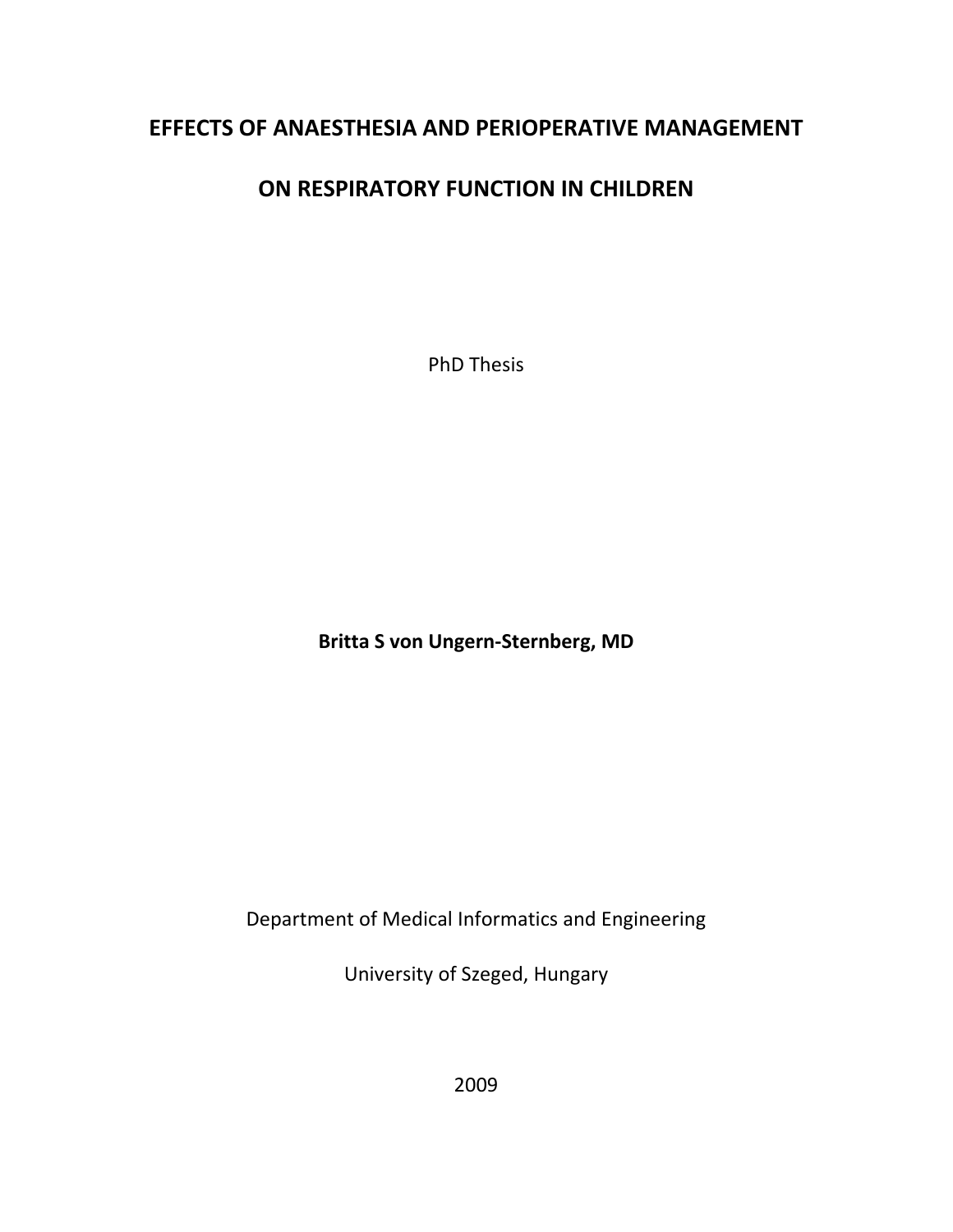### **SUMMARY**

Respiratory adverse events are one of the major causes of morbidity and mortality during paediatric anaesthesia. The majority of respiratory related damaging events are caused by inadequate ventilation. On the other hand, children have lower oxygen reserves because of their higher tendency to airway collapse which leads to a decrease in functional residual capacity that makes them prone for hypoxaemia.

This thesis aims to gain a better understanding of the changes in respiratory function encountered during routine anaesthesia procedures in healthy children as well as in children with congenital heart disease and/or bronchial hyperreactivity. Respiratory function and its changes in the perioperative period were characterised using an  $SF_6$  washout technique to calculate functional residual capacity and ventilation homogeneities and/or the forced oscillation technique to assess respiratory mechanics. This thesis highlights perioperative changes in several routine settings encountered in paediatric anaesthesia: First, it focuses on children with congenital heart disease and their perioperative changes in respiratory function in children with different types of cardiac malformation (pulmonary hypoperfusion/Tetralogy of Fallot and hyperperfusion/ventricular septal defect) and the changes following Trendelenburg positioning (30° head down tilt), which is commonly used during insertion of a central venous line. Secondly, it highlights the changes associated with different commonly used anaesthetic agents: a premedication with midazolam and maintenance with sevoflurane vs. desflurane.

The results of these studies highlight the great impact of chest wall configuration, pulmonary perfusion (preoperatively as well as perioperatively), body positioning and the choice of anaesthetic agent on the lung function changes observed. These new insights might help to improve the safety of children undergoing anaesthesia by guiding the anaesthetist to choose the optimal anaesthesia regimen for the individual child.

## **List of papers included in this thesis**

- 1. von Ungern‐Sternberg BS, Petak F, Saudan S, Pellegrini M, Erb TO, Habre W. Effect of cardiopulmonary bypass and aortic clamping on functional residual capacity and ventilation distribution in children. Journal of Thoracic and Cardiovascular Surgery 2007; 134: 1193‐8. IF 3.354
- 2. von Ungern‐Sternberg BS, Petak F, Hantos Z, Habre W. Changes in functional residual capacity and lung mechanics during surgical repair of congenital heart diseases: effects of preoperative pulmonary hemodynamics. Anesthesiology 2009, 110: 1348‐55. IF 5.124
- 3. Regli A, Habre W, Saudan S, Mamie C, Erb TO, von Ungern‐Sternberg BS. Impact of Trendelenburg positioning on functional residual capacity and ventilation homogeneity in anaesthetised children. Anaesthesia 2007; 62: 451‐55. IF 2.315
- 4. von Ungern‐Sternberg BS, Erb TO, Habre W, Sly PD, Hantos Z. Impact of oral premedication with midazolam on respiratory function in children. Anesthesia & Analgesia 2009, 108: 1771‐6. IF 2.590
- 5. von Ungern‐Sternberg BS, Saudan S, Petak F, Hantos Z, Habre W. Desflurane but not sevoflurane impairs airway and lung tissue mechanics in children with bronchial hyperreactivity. Anesthesiology 2008; 108: 216‐24. IF 5.124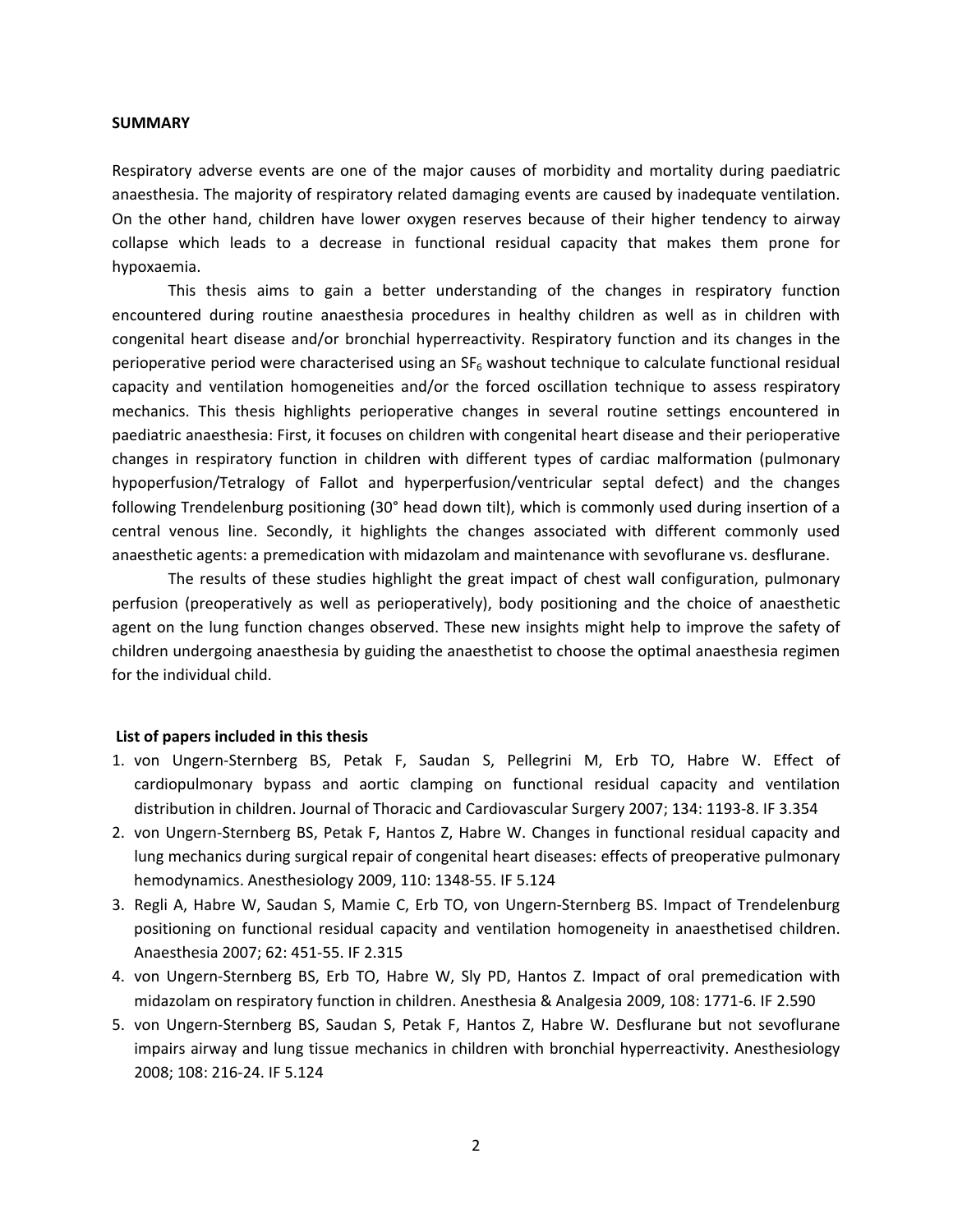# **List of papers related to the subject of this thesis**

- 1. Oberer C, von Ungern‐Sternberg BS, Frei FJ, Erb TO. Respiratory reflex responses of the larynx differ between sevoflurane and propofol in pediatric patients. Anesthesiology 2005; 103: 1142‐8. IF 4.005
- 2. von Ungern‐Sternberg BS, Hammer J, Schibler A, Frei FJ, Erb TO. Decrease of functional residual capacity and ventilation homogeneity following neuromuscular blockade in anesthetized young infants and preschool children. Anesthesiology 2006; 105: 670‐5. IF 4.207
- 3. von Ungern‐Sternberg BS, Regli A, Frei FJ, Hammer J, Schibler A, Erb TO. The effect of caudal block on functional residual capacity and ventilation homogeneity in healthy children. Anaesthesia 2006; 61: 758‐63 IF 2.427
- 4. von Ungern‐Sternberg BS, Sly PD, Loh RKS, Isidoro A, Habre W. Value of eosinophil cationic protein and tryptase levels in bronchoalveolar lavage fluid for predicting lung function impairment in anesthetized, asthmatic children. Anaesthesia 2006; 61: 1149‐54. IF 2.427
- 5. von Ungern‐Sternberg BS, Frei FJ, Hammer J, Schibler A, Doerig R, Erb TO. Impact of depth of propofol anaesthesia on functional residual capacity and ventilation distribution in healthy preschool children. British Journal of Anaesthesia 2007; 98:503‐8. IF 2.948
- 6. von Ungern‐Sternberg BS, Regli A, Schibler A, Hammer J, Frei FJ, Erb TO. Impact of positive end‐ expiratory pressure on functional residual capacity and ventilation homogeneity impairment in anesthetized children exposed to high levels of inspired oxygen. Anesthesia and Analgesia 2007; 104: 1364‐8. IF 2.214
- 7. von Ungern‐Sternberg BS, Regli A, Frei FJ, Hammer J, Jordi Ritz EM, Erb TO. Decrease of functional residual capacity and ventilation homogeneity after neuromuscular blockade in anesthetized preschool children in the lateral position. Pediatric Anesthesia 2007; 17: 841‐5. IF 1.461
- 8. von Ungern‐Sternberg BS, Hammer J, Frei FJ, Jordi Ritz EM, Schibler A, Erb TO. Prone equals prone? Impact of positioning techniques on respiratory function in anesthetized and paralyzed healthy children. Intensive Care Medicine 2007; 33: 1771‐7. IF 4.623
- 9. von Ungern‐Sternberg BS, Saudan S, Regli A, Schaub E, Erb TO, Habre W. Should the modified Jackson Rees Ayres‐T piece breathing system be abandoned in preschool children? Pediatric Anesthesia 2007; 17: 654‐60. IF 1.461
- 10.von Ungern‐Sternberg BS, Regli A, Frei FJ, Jordi Ritz EM, Hammer J, Schibler A, Erb TO. A deeper level of ketamine anesthesia does not affect functional residual capacity and ventilation distribution in healthy preschool children. Pediatric Anesthesia 2007; 17: 1150‐5. IF 1.461
- 11.von Ungern‐Sternberg BS, Boda K, Schwab C, Sims C, Johnson C, Habre W. Laryngeal Mask Airway is associated with an increased incidence of adverse respiratory events in children with recent upper respiratory tract infections. Anesthesiology 2007; 107: 714‐9. IF 4.596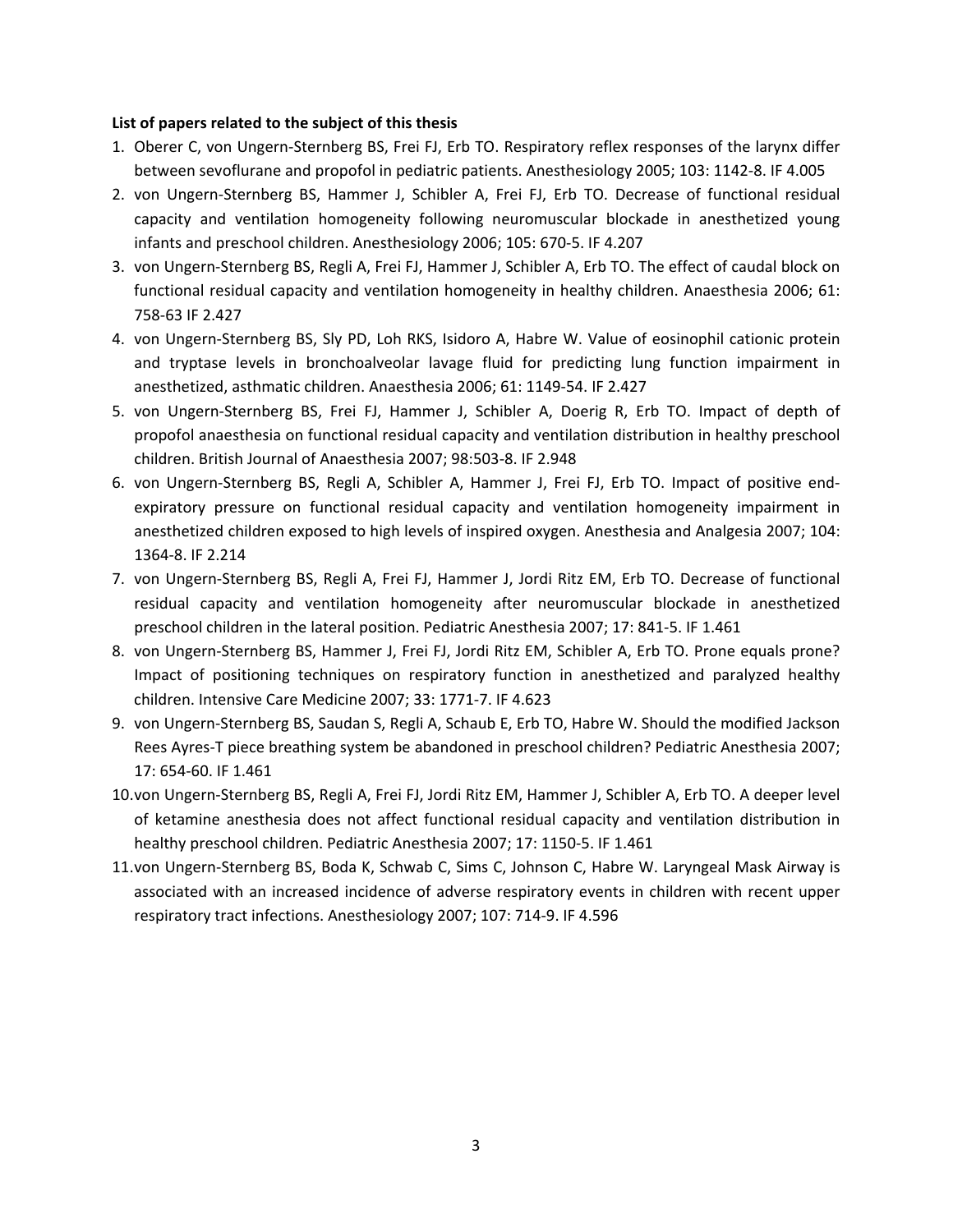### **Introduction**

## **Children with congenital heart defects**

The close interaction between the heart and the lungs mediated either by the pulmonary vasculature or by the broncho‐alveolar network, is crucial in the maintenance of a normal lung function. Respiratory function is greatly influenced by intra-thoracic and extra-thoracic pressure changes which lead to changes in hemodynamic and respiratory conditions. Previous studies have demonstrated that changes in pulmonary hemodynamic conditions alter the mechanical properties of the lungs. It is therefore not surprising that children with congenital heart defects (CHD) often present a special challenge for the anaesthetist and intensivist with regard to the patient's respiratory function in the perioperative period. Many factors impair lung function after cardiopulmonary bypass (CPB). In spite of improved perioperative ventilation strategies in children with CHD, their ventilatory pattern and performance remain severely impaired in the postoperative period, enhancing the ventilation‐perfusion mismatch and leading to airway closure, atelectasis, decreased lung volumes and consecutive hypoxaemia. The tethering effect exerted by the pulmonary capillary perfusion pressure on the alveolar wall is a physiologic mechanism responsible for airway closure that contributes to alveolar stability and greatly affects the mechanical properties of the lung. Since pulmonary perfusion pressure changes profoundly during cardiac surgery with CPB, the consequent loss in the stability of the alveolar capillary network might have a marked effect on the respiratory function and therefore on gas exchange. Additionally, the overall change in respiratory function seems to depend on the preoperative pulmonary haemodynamic condition of the patient. The lungs of children with a congenital malformation involving a high flow and/or pressure in the pulmonary circulation (ventricular septal defect, VSD) are stiffened, resulting in a deteriorated lung function. Children with hypoperfused lungs might also be compromised because of the loss of the stabilising effects of normal pulmonary haemodynamics on the alveolar architecture.

It has been suggested that the adverse consequences of altered pulmonary haemodynamics and the deleterious effects of anaesthesia and CPB could exert their effects via a loss in lung volume and a decrease in pulmonary compliance. These two important lung function parameters have yet to be measured simultaneously in the presence of different pulmonary haemodynamic conditions. Accordingly, we aimed to assess the impact of pre‐existing pulmonary haemodynamics as well as acute changes in pulmonary blood flow during cardiac surgery with CPB on FRC, ventilation distribution and respiratory mechanics. Additionally, we also assessed the impact of Trendelenburg positioning (head‐ down tilt) commonly used to facilitate insertion of a central venous catheter on respiratory function in children with CHD.

# **Commonly used anaesthetic agents**

General anaesthesia reduces lung volumes in both adults and children. This reduction can decrease the end‐expiratory lung volume below the closing capacity resulting in airway closure, absorption collapse of the lung and shunting. Along with the higher oxygen demand of children, these effects can lead to hypoxaemia during sedation or anaesthesia. To date, most experiments in this area assessed the overall effect of anaesthesia induction, neuromuscular blockade, intubation and mechanical ventilation in comparison with the pre-anaesthetic status. Improved understanding of the exact influence and magnitude of each of these components can help to optimise the respiratory function in patients undergoing anaesthesia or sedation. Although potentially clinically significant differences exist for different anaesthetic agents on lung volumes during anaesthesia, detailed information is not available in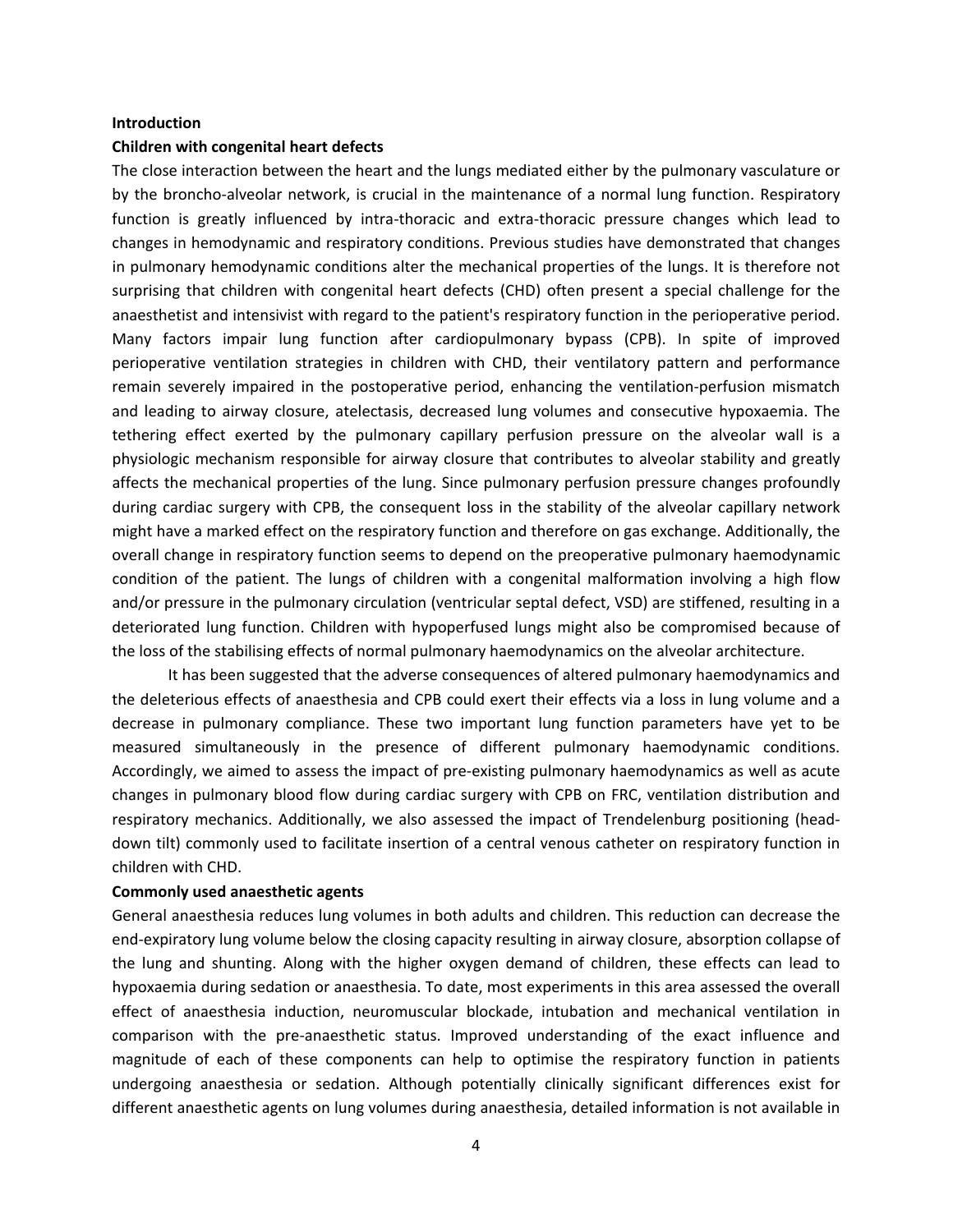children. Moreover, for many routine anaesthetic regimes carried out in paediatric anaesthesia (e.g., premedication with midazolam, anaesthesia maintenance with sevoflurane vs. desflurane) the consequences have not been thoroughly assessed. To avoid preoperative anxiety affecting as many as half the children undergoing anaesthesia systematic premedication with midazolam is used in many institutions. Preoperative anxiety is a major risk factor for delirium on recovery and for the occurrence of postoperative behavioural disturbance in children. Additionally, many diagnostic procedures are performed in remote areas by non‐anaesthetists in children who are often heavily premedicated by midazolam without adequate monitoring. High doses of midazolam have been associated with a high incidence of hypoxemia in children that can lead to a critical event especially in children with comorbidities. This can most probably be explained by the muscle relaxant properties of benzodiazepines which lead to a decrease in respiratory function in adults. However, the effect of a standard premedication dose of midazolam (0.3 mg/kg) on lung function in children has not been investigated.

Perioperative respiratory adverse events remain a major cause of morbidity and mortality in paediatric anaesthesia. These perioperative respiratory adverse events (e.g. bronchospasm and/or laryngospasm) can precipitate hypoxemia and lead to life‐threatening events. The presence of bronchial hyperreactivity (BHR) such as that observed in asthma, following respiratory tract infection and in the presence of passive smoking are significant risk factors for the occurrence of respiratory adverse events. These underlying diseases lead to airway inflammation with subsequent alteration of the autonomic nervous system and enhancement of airway responsiveness to different stimuli encountered during anaesthesia. Commonly used volatile anaesthetic agents such as halothane and sevoflurane are potent bronchodilators. Currently, sevoflurane is probably the most commonly used volatile agent under most circumstances for anaesthesia maintenance in children. Sevoflurane has a rather pleasant odour permitting a rapid and smooth inhalational induction with a low risk for airway irritation and a high level of cardiovascular stability during induction and maintenance of anaesthesia. Desflurane, however, has a lower blood gas solubility coefficient by 7, it maintains also stable haemodynamic conditions and allows for a rapid emergence even after prolonged administration. However, with regards to respiratory function, the two volatile anaesthetics sevoflurane and desflurane seem to differ considerably. Compared with sevoflurane which is known for its protective effects against bronchoconstriction, the effects of desflurane on respiratory function have been controversial but suggesting rather an increase in respiratory resistance, particularly in the presence of BHR. However, the comparative effects of desflurane and sevoflurane on respiratory function in children with and without BHR have not been assessed in detail.

## **Aims of the present thesis**

The overall aim of the present thesis is to gain a better understanding of the changes in respiratory function in children undergoing anaesthesia by assessing lung volume, ventilation homogeneity as well as respiratory mechanics. The studies were designed to investigate common scenarios in anaesthesia practice and to assess the lung function changes induced.

Studies 1 and 2 aimed to assess the impact on FRC, ventilation homogeneity and respiratory mechanics induced by changes in chest wall condition (open vs. closed chest), the pulmonary haemodynamic condition throughout the cardiac surgical procedure (including the time on CPB) and well into the postoperative period. We assessed these changes both in children with preoperative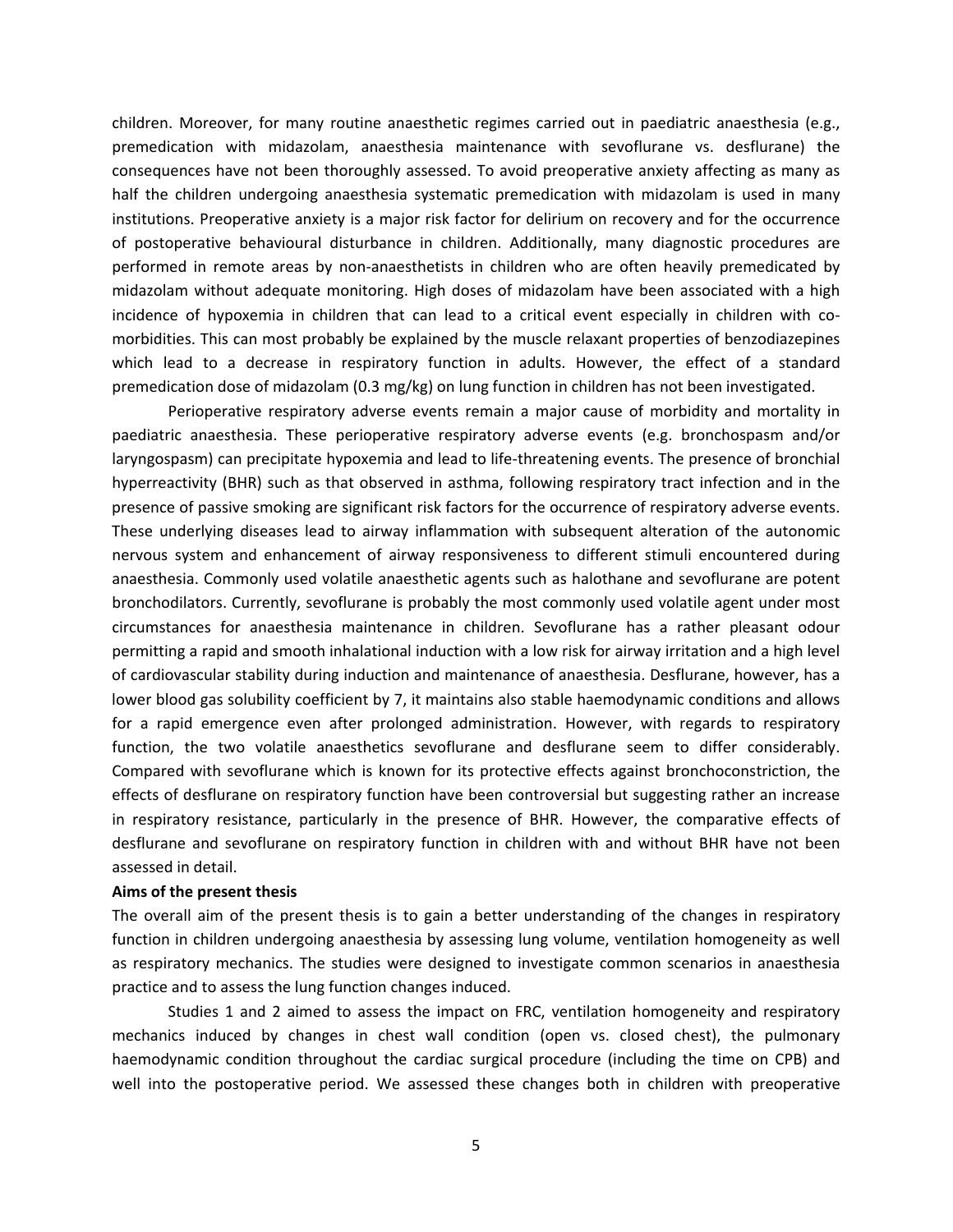pulmonary hypoperfusion (TOF) and those with hyperperfusion (VSD) at different stages during the surgical repair of their CHD.

Study 3 assessed the impact of 30° head‐down tilt (Trendelenburg positioning) on FRC and ventilation homogeneity as well as the potential reversibility of these changes in children with CHD. We hypothesised that after head-down positioning, FRC and ventilation homogeneity will significantly decrease. Furthermore, we aimed to assess whether repositioning of the child into the supine position would reverse these changes or if a standardised recruitment manoeuvre was necessary to restore respiratory function.

Study 4 assessd the effect of a premedication with midazolam (0.3 mg/kg orally) on respiratory function in spontaneously breathing children, a commonly used agent and dosage in every day clinical practice. We measured the changes in FRC, ventilation distribution and respiratory mechanics before and after premedication with midazolam and tested the hypothesis that premedication with midazolam will decrease FRC 20 min after its oral administration.

Study 5 assesed commonly used volatile agents (sevoflurane and desflurane) and their effects on the respiratory mechanics of children with and without bronchial hyperreactivity (BHR) as compared to baseline measurements under propofol anaesthesia, in order to establish an optimum choice of the volatile agent in children with a high risk for respiratory complications.

### **Methods**

#### **Measurement techniques and anaesthesia**

An ultrasonic transit‐time airflow meter (Exhalyzer D with ICU insert, Eco Medics, Duernten, Switzerland) was used for the measurements of FRC and ventilation homogeneity (studies 1-4) while the lowfrequency forced oscillation technique (LFOT) assessed respiratory mechanics (studies 2, 4 and 5). Anaesthesia including premedication and as well as ventilation strategies were standardised in all studies.

### **Study populations, demographics and protocol**

In study 1, 24 patients (age: 3 months - 10 years, mean [SD]: 4.8 [3.3] years; weight: 15.3 [7.7] kg; height: 102 [27] cm)) undergoing elective cardiac surgery with cardio-pulmonary bypass were consecutively included. Recruitment was performed independently of the child's cardiac pathology. Measurements of FRC and ventilation distribution were performed: 1) 5 minutes after intubation, 2) after mid-sternotomy, 3) after insertion of the retractor, 4) after the start of cardio-pulmonary bypass, 5) after aortic clamping and during the administration of the cardioplegic solution, 6) After aortic declamping but still during cardio‐pulmonary bypass, 7) after weaning from cardio‐pulmonary bypass while the chest was still open and the retractor in situ, 8) after closure of the pericardium and retractor removal, 9) 5 min after chest closure and 10‐12) 30, 60 and 90 minutes after the end of the operation.

In study 2, 24 children (3 months – 10 years) undergoing elective cardiac surgery of congenital heart disease (CHD) with cardio-pulmonary bypass were enrolled. Twelve children had CHD with pulmonary hypoperfusion (tetralogy of Fallot, TOF, median [range]: 56 [8‐122] months, 12.4 [4.8‐27] kg) and 12 had CHD involving pulmonary hyperperfusion (ventricular septum defect, VSD, 19.5 [7‐65] months, 8 [4.5-17] kg). FOT, FRC and LCI assessments were performed: 1) 5 min after intubation, 2) after insertion of the chest retractor, 3) after the onset of cardio‐pulmonary bypass, 4) after aortic clamping during the administration of the cardioplegia solution, 5) after aortic declamping but still under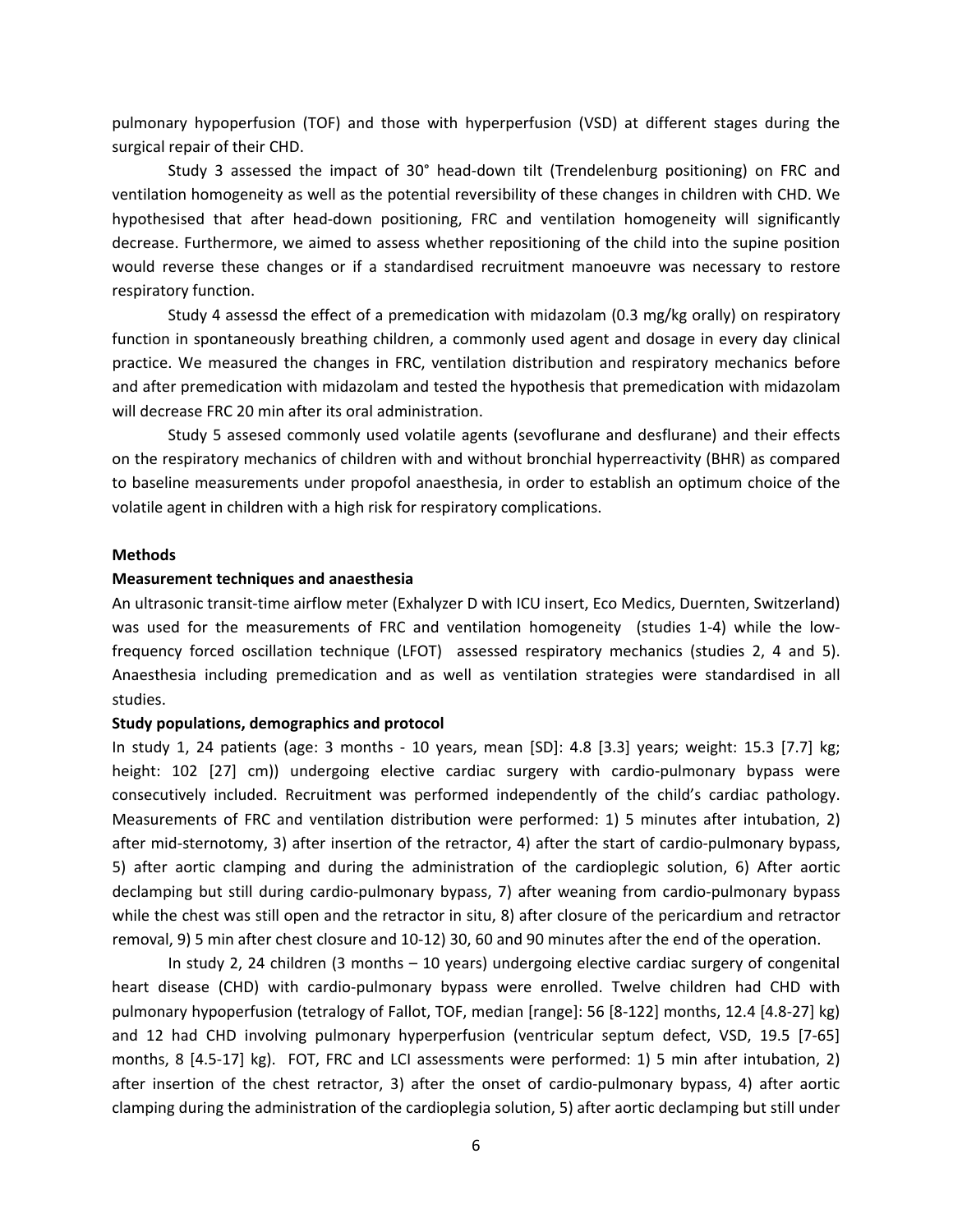cardio‐pulmonary bypass, 6) after weaning from cardio‐pulmonary bypass while the chest was still open and with the retractor in situ, 7) 5 min after chest closure and 8‐10.) 30, 60 and 90 min after the completion of surgery.

In study 3, 20 children (age: 3 months ‐ 8 years; mean [SD]: 3.9 [2.7] years, 13.2 [6.3] kg, 96.2 [25] cm)) undergoing insertion of a central venous catheter before cardiac surgery (TOF n=6, VSD n=9, valvulopathies n=5) were assessed. Measurements of FRC and ventilation distribution (LCI) were performed: 1) 5 min after intubation, 2) after insertion of the central venous line in the 30° head‐down tilt position (10‐15 min), 3) 5 min after supine repositioning and 4) after a standardized recruitment manoeuvre in the supine position.

In study 4, 21 children (age: 3‐8 years; median [range] 78.5 (36‐107) months, 23.4 (12.6‐38.75) kg, 118 (98-132) cm) without cardiorespiratory disease or thoracic malformation undergoing elective surgery were recruited. Three patients had to be excluded due to the lack of cooperation during the measurements performed before premedication. Eighteen patients were included into the final analysis. After the preanaesthetic assessment, baseline measurements of FRC, LCI and respiratory mechanics were assessed before administering midazolam orally at a dose of 0.3 mg/kg. Twenty minutes after premedication, the level of sedation was evaluated using the University of Michigan Sedation Scale (UMSS). Respiratory function was then assessed for the second time. After the administration of midazolam, all patients were monitored using pulse oxymetry.

In study 5, 40 children (1‐6 years) with and without airway susceptibility who were undergoing elective surgery with tracheal intubation were enrolled. The control group of children (n=20) had healthy lungs with no history of cardiopulmonary disease, including respiratory tract infections in the past 4 weeks before surgery. There was no difference between the demographic data between the groups (children with normal lungs 39 [18.0] months, 14 [4.2] kg; children with susceptible airways 39 [14.0] months, 15 [3.7] kg). Measurements of respiratory mechanics were performed: 1) under propofol anaesthesia (baseline), 2) 3, 8 and 13 min after steady state conditions of the first volatile agent at 1 MAC had been achieved (sevoflurane or desflurane) and 3) 3, 8 and 13 min after steady state conditions of the second volatile agent at 1 MAC had been achieved (sevoflurane or desflurane)

# **Results**

# **Study 1 "Effect of cardiopulmonary bypass and aortic clamping on functional residual capacity and ventilation distribution in children"**

Although FRC significantly improved after chest opening (mean ([SD] +24 [14]%) starting cardio‐ pulmonary bypass and particularly aortic clamping led to a significant decrease in FRC (‐4.4 [4]% and (‐18 [8]%), respectively) while reestablishment of pulmonary circulation was associated with a significant increase of FRC (+10 [6]%). However, this increase was followed by a significant decrease in FRC after removal of the retractor to close the pericardium (‐11 [5]%), with an even further decrease after chest closure(‐18 [10]%). This decrease in FRC improved slightly over time but, 90 min after skin closure, FRC still remained significantly lower than the baseline values (‐18 [12]%). Changes in LCI were converse to those observed in FRC at all assessment times. There was no evidence for the presence of aortopulmonary collaterals in children who underwent preoperative cardiac catheterisation.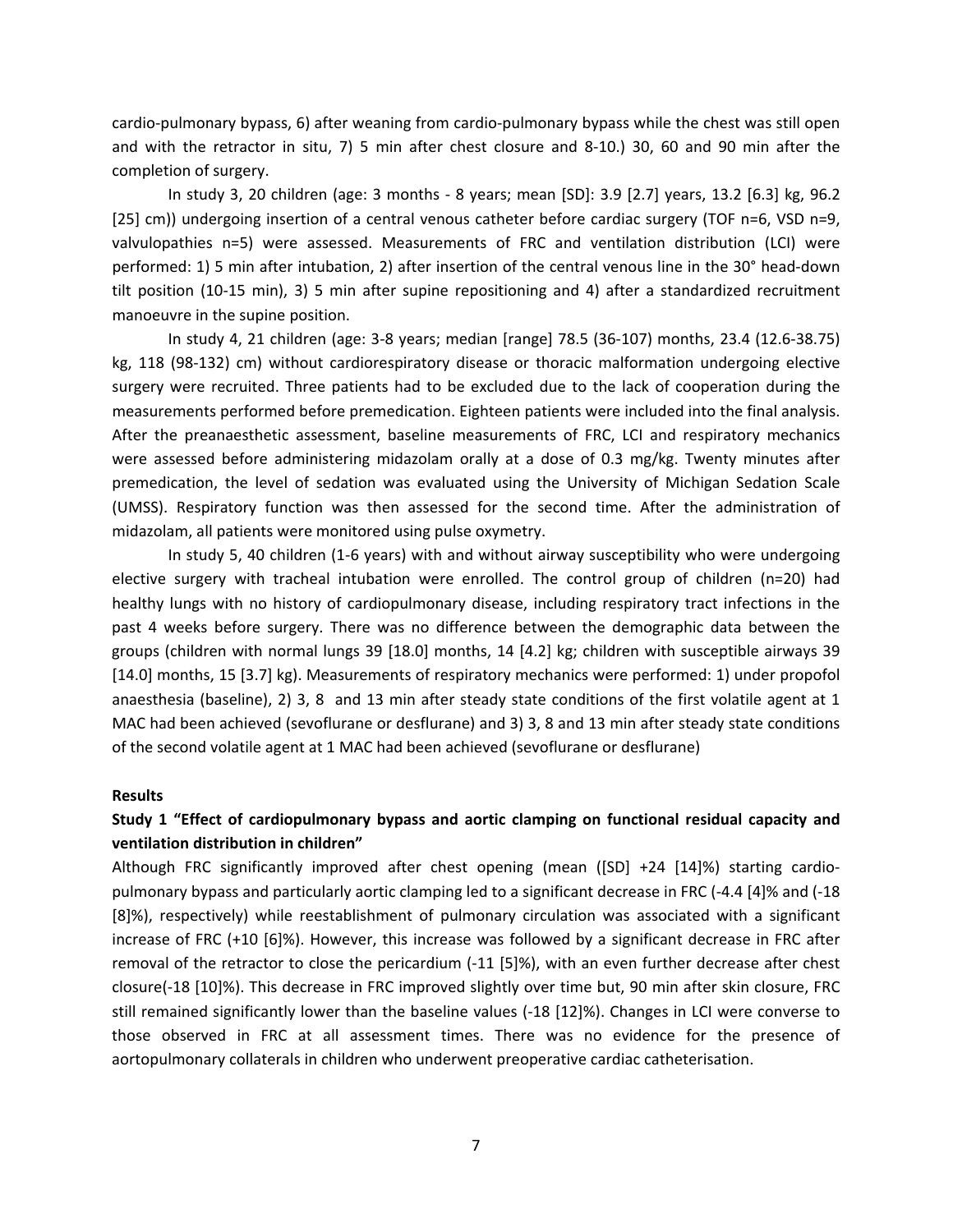# **Study 2 "Changes in functional residual capacity and lung mechanics during surgical repair of congenital heart diseases: effects of preoperative pulmonary haemodynamics"**

The significant changes in Raw in the two groups of children (VSD vs. TOF) were gradual and opposite: the children with VSD exhibited increases and those with TOF decreases. The changes in FRC and LCI under closed‐chest conditions are summarized in Fig. 1. FRC and LCI demonstrated opposite changes postoperatively, with significant decreases in FRC and increases in LCI. The changes in FRC were more pronounced in the children with VSD, while children with TOF displayed greater elevations in LCI after surgical correction of their CHD. The trends in the perioperative changes in Raw in the two groups were opposite, with mild airway narrowing in the children with TOF and significant decreases in those with VSD. The FRC and LCI values in the open chest conditions at different stages of surgery are depicted in Fig. 2. Throughout the surgical procedure, the weight-corrected FRC was generally greater while LCI was lower in children with VSD than in those with TOF. The onset of CPB and full circulatory arrest in pulmonary perfusion during aortic clamping led to significant decreases in FRC, with more pronounced changes in children with TOF. Re‐establishment of pulmonary circulation resulted in elevations of FRC, again with more marked effects in the lungs that were hypoperfused preoperatively (TOF). The alterations in LCI were of similar magnitude compared with those in FRC.



**Fig. 1** FRC and LCI and their changes relative to their preoperative levels in children with hypoperfused (TOF) or hyperperfused (VSD) lungs after anaesthesia induction (Preop), following chest closure (ChestClose), and 30, 60 and 90 min thereafter.  $*: p < 0.05$  versus Preop values, #:  $p < 0.05$  between the groups (VSD vs. TOF).

Significant elevations observed in Raw, G and H in children with TOF during aortic clamping were completely absent in sRAW, sG and sH, which were stable throughout the open‐chest measurements in this group. Comparable profiles were observed in children with VSD with the exception of sRaw, which exhibited gradual small decreases during the progression of surgery under open‐chest conditions.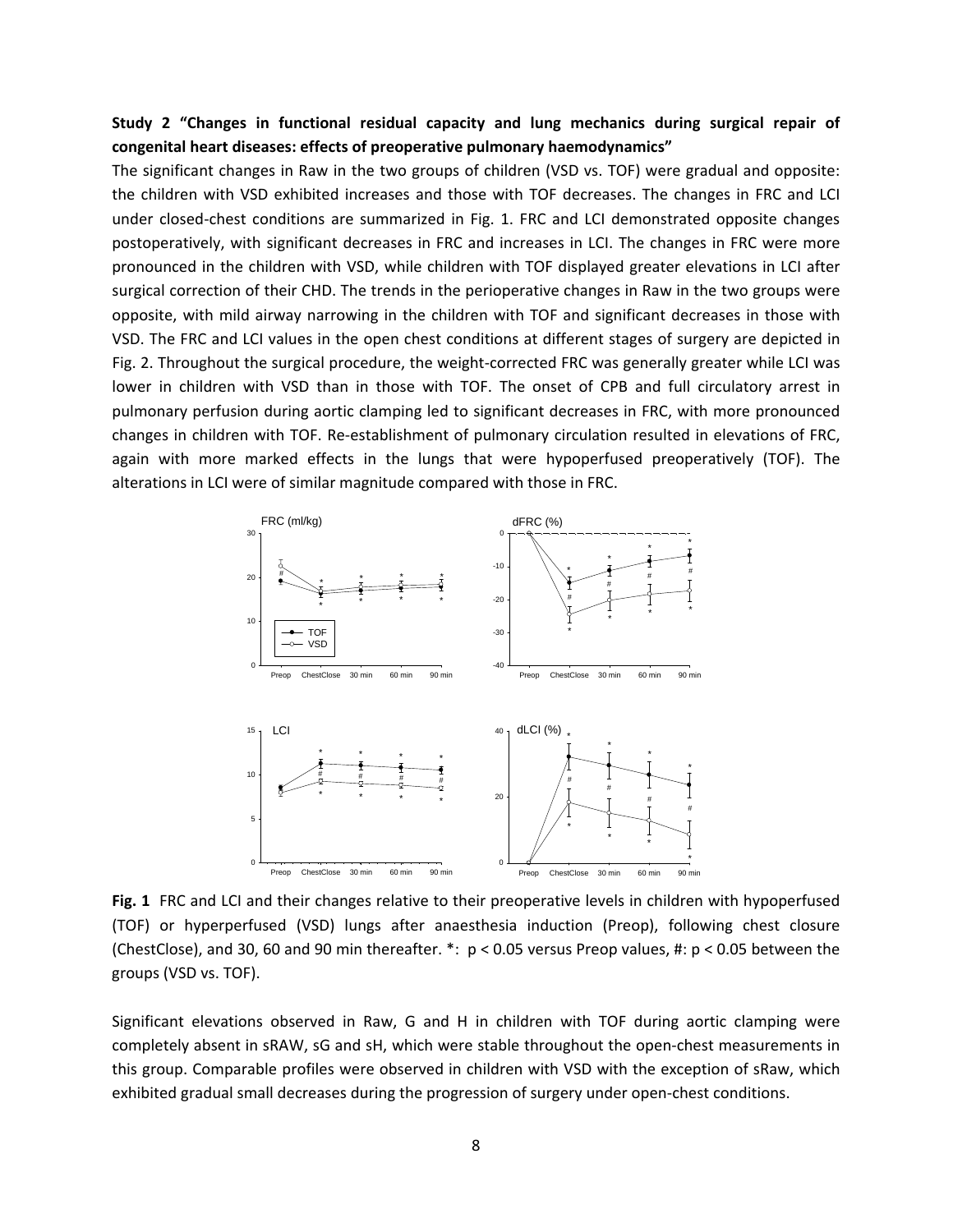

**Fig 2** FRC and LCI and their changes relative to their levels following chest opening (OpCh) in children with hypoperfused (TOF) or hyperperfused (VSD) lungs. Measurements were obtained after chest opening and retraction (OpCh), following onset of CPB (CPB on), aortic clamping (Clamp), declamping (Declamp) and weaning from CPB (Wean CPB). \*: p < 0.05 versus OpCh levels. #: p < 0.05 between the groups.

# **Study 3 Impact of Trendelenburg positioning on functional residual capacity and ventilation homogeneity in anaesthetized children**

A head‐down tilt of 30° (Trendelenburg position) significantly decreased both FRC and ventilation homogeneity. After repositioning in the supine position, FRC and ventilation homogeneity increased significantly but remained significantly lower than the baseline values. However, only a recruitment manoeuvre could restore FRC and LCI to baseline values. There was no significant correlation between the changes in the parameters measured and age.

## **Study 4 Impact of oral premedication with midazolam on respiratory function in children**

Premedication with midazolam led to a statistically significant decrease in FRC of 6.5%, from 25 (1.4(SD)) ml/kg to 23.4 (1.9) ml/kg and a significant increase in LCI, R and E of 7.8%, 7.4% and 9.2%, respectively. There was a significant correlation between the percentage changes before and after premedication between the FRC and LCI ( $r^2$  = 0.85, p < 0.001), FRC and R ( $r^2$ = 0.63, p < 0.001) and FRC and E ( $r^2$ = 0.58, p  $< 0.001$ ).

# **Study 5 Desflurane but not sevoflurane impairs airway and respiratory tissue mechanics in children with susceptible airways**

At the initial phase of the protocol, when the children were anaesthetised with propofol, the parameters Rn, G and H were significantly elevated in the children with AS. A two-way analysis of variance revealed that the anaesthetic agent (propofol, sevoflurane, desflurane) had statistically significant effects on the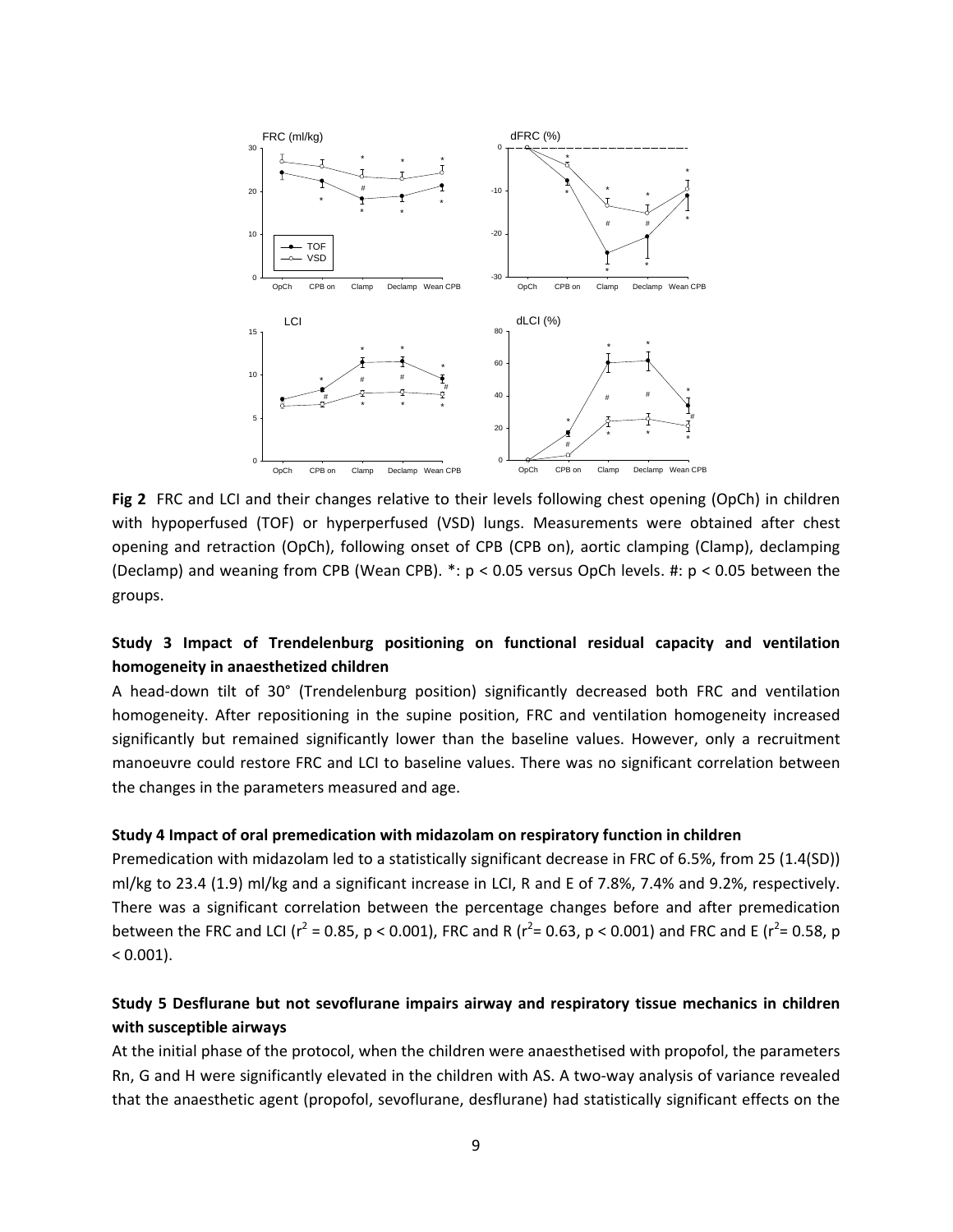levels of the mechanical parameters ( $p < 0.001$  for all), with no significant interaction between the anaesthetic agent and the order of their administration. However, the presence of AS significantly affected all of the respiratory mechanical parameters (p<0.001) with significant interactions between the presence of AS and the anaesthetic agent ( $p < 0.001$ ). Independent of the presence of AS, administration of sevoflurane had no statistically significant effects on the mechanical parameters relative to their levels obtained during propofol anaesthesia. The changes in the airway and tissue parameters at 13 min after the administration of the volatile anaesthetics relative to their baseline levels (propofol) are shown in Fig. 3.



**Fig. 3** Percentage changes in Airway (Newtonian) resistance (Rn) in children with normal airways (open bars) and with susceptible airways (AS) (filled bars) relative to the parameter value obtained during propofol anaesthesia. Data are mean ± SEM. \* p < 0.05 children with normal lungs vs. AS, # p < 0.05 sevoflurane vs. desflurane,§ p < 0.05 value vs. zero level.

# **Discussion**

# **Impact of preoperative and perioperative pulmonary perfusion on lung function in children undergoing repair of congenital heart disease**

The results of our studies show that lung function is not only influenced by the chest wall condition (open vs. closed chest) but also by the preoperative pulmonary blood flow conditions (e.g. pulmonary hypoperfusion in children with TOF, pulmonary hyperperfusion in children with VSD) as well as during changes in pulmonary blood flow in the perioperative period (e.g. during CPB).

The decrease in FRC observed during a reduction in pulmonary blood flow is associated with an increase in ventilation inhomogeneity and impairment in lung mechanics, demonstrating the beneficial role of filled pulmonary capillary vessels in the maintenance of stable alveolar architecture in the clinical setting. The involvement of this phenomenon is confirmed by the systematic increases in FRC and ventilation homogeneity (decrease in LCI) after reestablishment of pulmonary perfusion.

Preoperatively, children with TOF presented with significantly lower resting volumes compared with children with VSD, which can probably be explained by the low pulmonary vascular pressures and subsequent loss of the tethering effect exerted by the pressurized capillaries. Postoperatively, following the repair of the respective CHD, these differences disappeared, indicating that the re‐establishment of the pulmonary haemodynamics in children with TOF helped to regain their physiological static lung volumes. The preoperative hypoperfusion and the subsequently reduced tethering of the lung periphery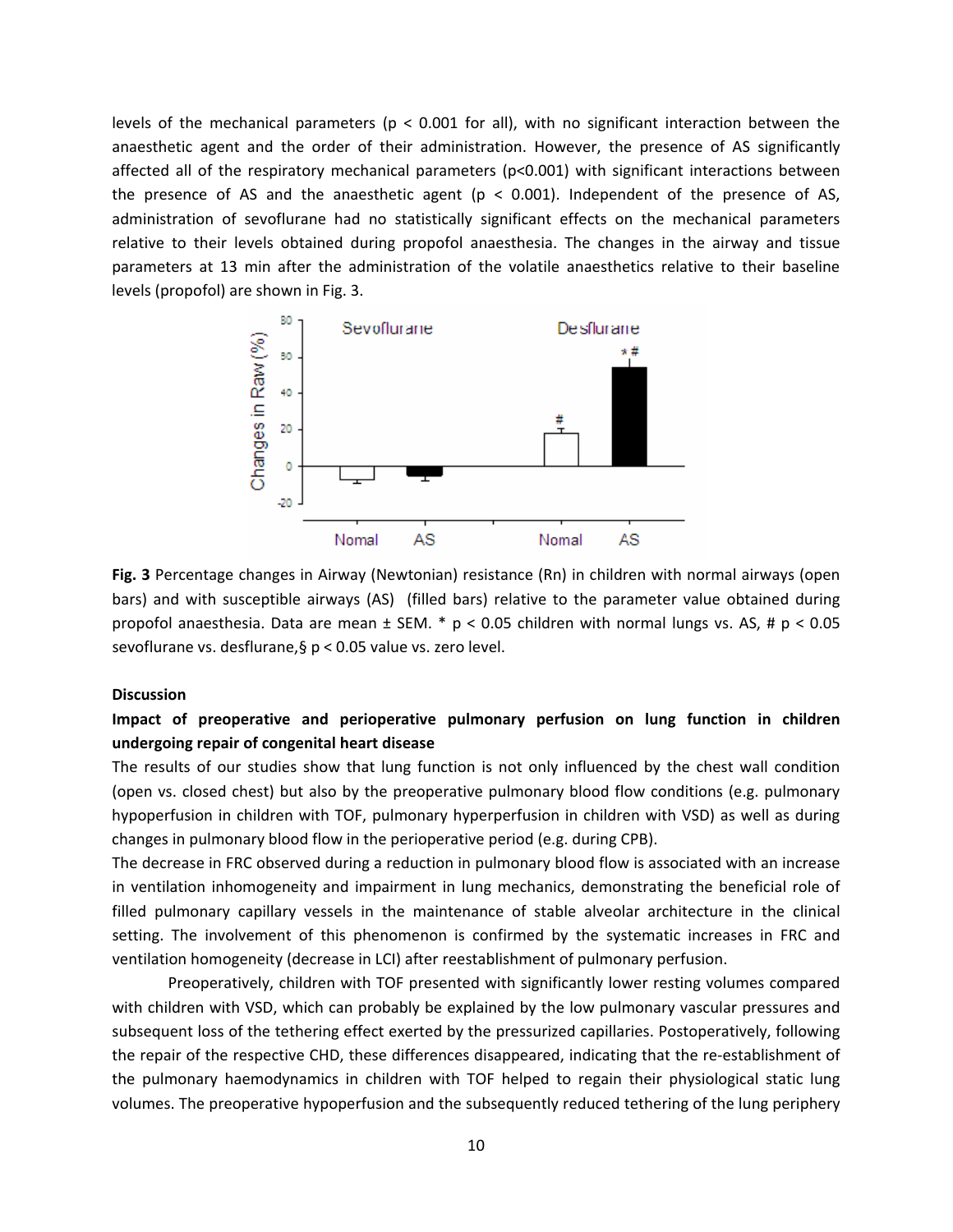may also explain the tendency to a greater degree of ventilation inhomogeneities in children with TOF. Additionally, this might also have contributed to the finding that even mild losses in FRC following chest closure ‐15% led to marked elevations in LCI (35%).

Postoperative re‐establishment of the physiological pulmonary blood flow and/or pressure in children with TOF leads to an increase in Raw, G and H. However, these elevations were nearly eliminated when the changes were expressed in mechanical parameters normalised to lung volume (sRaw, sG and sH); this indicates that the loss of lung volume was the primary cause of airway narrowing and respiratory tissue mechanical deteriorations rather than an active contraction of the airway smooth muscle or an altered intrinsic tissue viscoelasticity. In contrast, in children with congested lungs (VSD), the decreases in both Raw and sRaw indicated an improved airway function following surgical repair, despite the fall in lung volumes which is also reflected in the normalised respiratory tissue parameters. This immediate postoperative improvement in the airway and the specific respiratory tissue parameters is probably due to the reversal of the mechanical effects of the overloaded pulmonary vessels compromising the airspaces preoperatively. The postoperative increase in the open airway calibre is reflected in the decreased sRaw; the decreases in sG and η might partly reflect improvements in ventilation heterogeneities, which are also reflected in the postoperative decreases in LCI.

Opening of the chest and positioning of the retractor increased lung volumes in all children, independently of their preoperative state of pulmonary perfusion. However, the differences between the groups with pulmonary hypoperfusion (TOF) and hyperperfusion (VSD) were not altered throughout the open chest measurements but only disappeared after chest closure; this suggests that surgical repair of CHD resulted in acute correction of pulmonary haemodynamics with subsequent beneficial changes in FRC. A reduction in pulmonary blood flow on the start of the CPB and/or clamping of the aorta caused significant decreases in FRC and ventilation homogeneity. This was even more pronounced in children with preoperative pulmonary hypoperfusion (TOF), indicating the increased susceptibility of the hypoperfused lung to changes in pulmonary perfusion. The filled and pressurized capillaries seem to be vital in the maintenance of the normal architecture of the lung periphery. Similarly, the reperfusion of the pulmonary capillary network while weaning from CPB led to an improvement of lung function, particularly in the children with TOF.

In line with previous findings, our results indicate that lung hypoperfusion or the complete absence of pulmonary perfusion compromise the lung mechanical properties. While a decrease or interruption of pulmonary circulation caused a fall in lung volume and increased the viscous resistance and elastance of the parenchyma, re-establishment of the pulmonary perfusion following declamping and weaning from CPB led to a recovery of lung volume and mechanics. However, since these changes disappeared following normalisation to lung volume, we suggest that the weakened tethering effect exerted by the less filled pulmonary capillaries led primarily to a decrease in lung volume. This loss in FRC led to the observed changes in the airways and lung tissue mechanics. Following surgical repair, children with previously hyperperfused lungs (VSD) showed significant improvement in their airway and respiratory tissue mechanics reflecting a reduction in lung congestion.

# **Impact of body positioning**

Body positioning of patients is often needed for anaesthesia or surgical reasons and has been shown to affect FRC and gas exchange. Additionally, most anaesthetic drugs decrease muscle tone, thus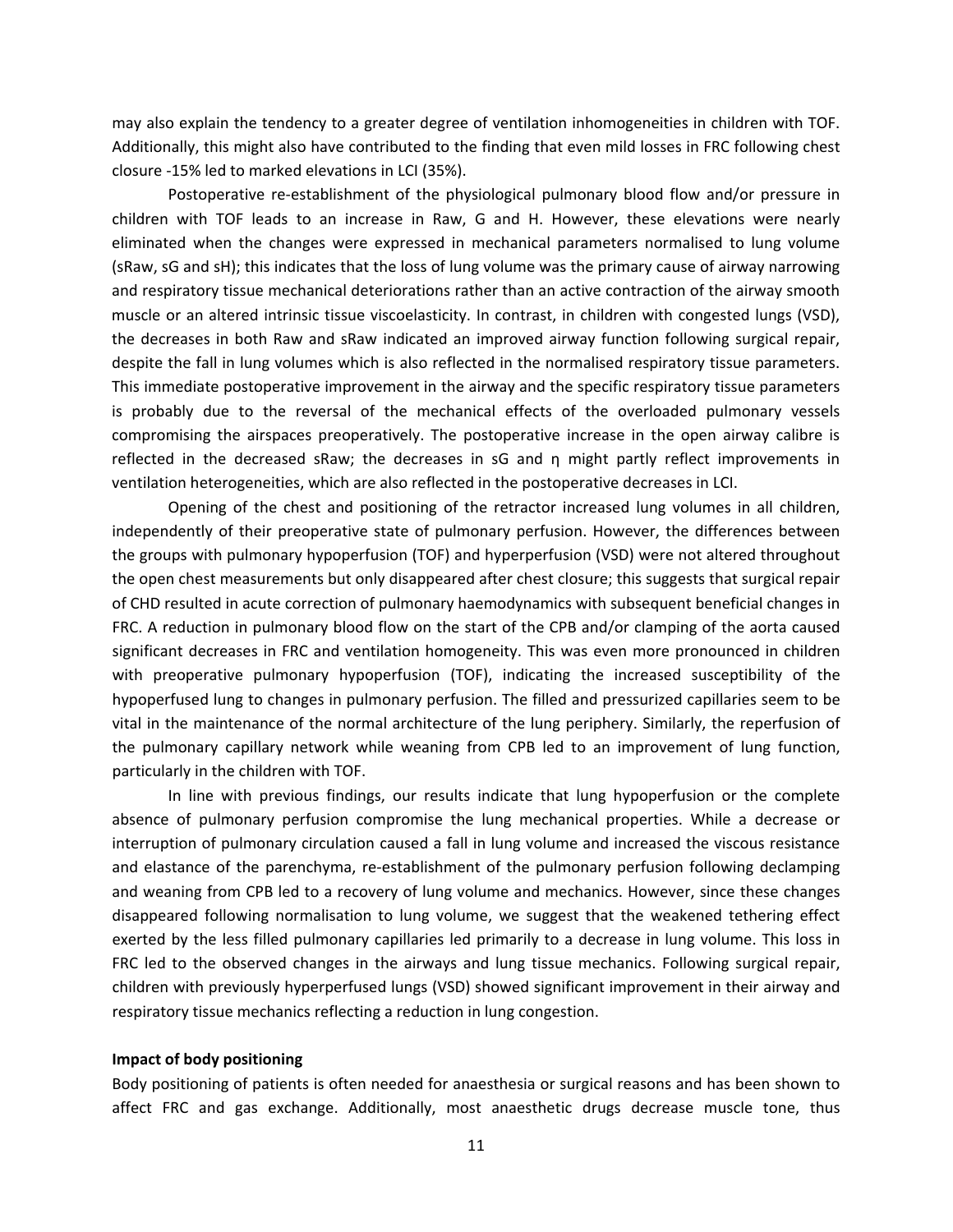decreasing FRC and ventilation homogeneity. Such reductions can lead to a decrease in the end‐ expiratory lung volume to less than closing capacity, resulting in airway closure, absorption collapse of the lung and shunting. Trendelenburg positioning (head‐down tilt 30°) is frequently used in anaesthetic practice when inserting a central venous catheter which is often performed in critically ill children in whom gas exchange might already be impaired. In the current study, Trendelenburg positioning led to a significant decrease in FRC (12%), and this was only partially restored by repositioning the child supine: baseline values were only reached after a recruitment manoeuvre. Trendelenburg positioning increases the gravitational pressure of the abdominal contents against the diaphragm, leading to a cephalad‐ diaphragmatic displacement and resulting in a decrease not only in compliance but also in FRC as observed in our study. Additionally, head‐down tilt increases the thoracic blood volume as a result of gravity, which explains its use during central venous catheterisation but which at the same time also leads to a further decrease in FRC. These effects on lung volume may be of particular clinical importance in children who have a high tendency for airway collapse, since their highly compliant chest walls are make them prone to hypoxaemia if FRC falls below closing capacity. There is an additional increased risk for hypoxaemia in children with further risk factors (e.g. CHD) and during anaesthesia in general, particularly when neuromuscular blocking agents are used.

Although the time in the Trendelenburg position was short in our study, repositioning the children supine improved FRC and ventilation homogeneity but values remained below baseline. This indicated that the redistribution of the blood volume from the thoracic to the abdominal compartment and the diminished cranial pressure of the abdominal contents against the diaphragm did not completely reverse the airway collapse induced by the Trendelenburg position. As a recruitment manoeuvre was needed to restore lung function to baseline conditions, the 30° head-down tilt was enough to induce atelectases that could not be re-opened by simple repositioning. Independent of body positioning, the positive effect of a recruitment manoeuvre is to open atelectatic lung areas and improve FRC. Our results further emphasise the importance of a recruitment manoeuvre even following brief changes in body position to optimise respiratory function, especially in the critically ill child.

#### **Impact of different anaesthetic agents**

Adverse respiratory events are one of the major causes of morbidity and mortality during paediatric anaesthesia. Among the risk factors that increase perioperative respiratory adverse events, bronchial hyperreactivity (BHR) is one of the most frequent underlying pathophysiologic conditions encountered in paediatric anaesthesia. BHR has a high prevalence in every day clinical practice and is the common denominator of many pulmonary disorders found in childhood such as asthma, URTI, cystic fibrosis, bronchopulmonary dysplasia and passive smoking.

We observed that children with BHR (recent URTI or asthma) exhibited elevated airway and respiratory tissue mechanical parameters during propofol anaesthesia compared with children with healthy lungs. Sevoflurane anaesthesia led to a mild improvement of lung function in all children compared to baseline conditions, i.e. propofol maintenance. Desflurane, however, led to significant increases in respiratory mechanical parameters even more so in children with BHR.

### **Effects of sevoflurane**

Although sevoflurane is probably the most commonly used volatile anaesthetic in children, data relating to lung mechanics during sevoflurane anaesthesia in children are scarce. In the current study, the mild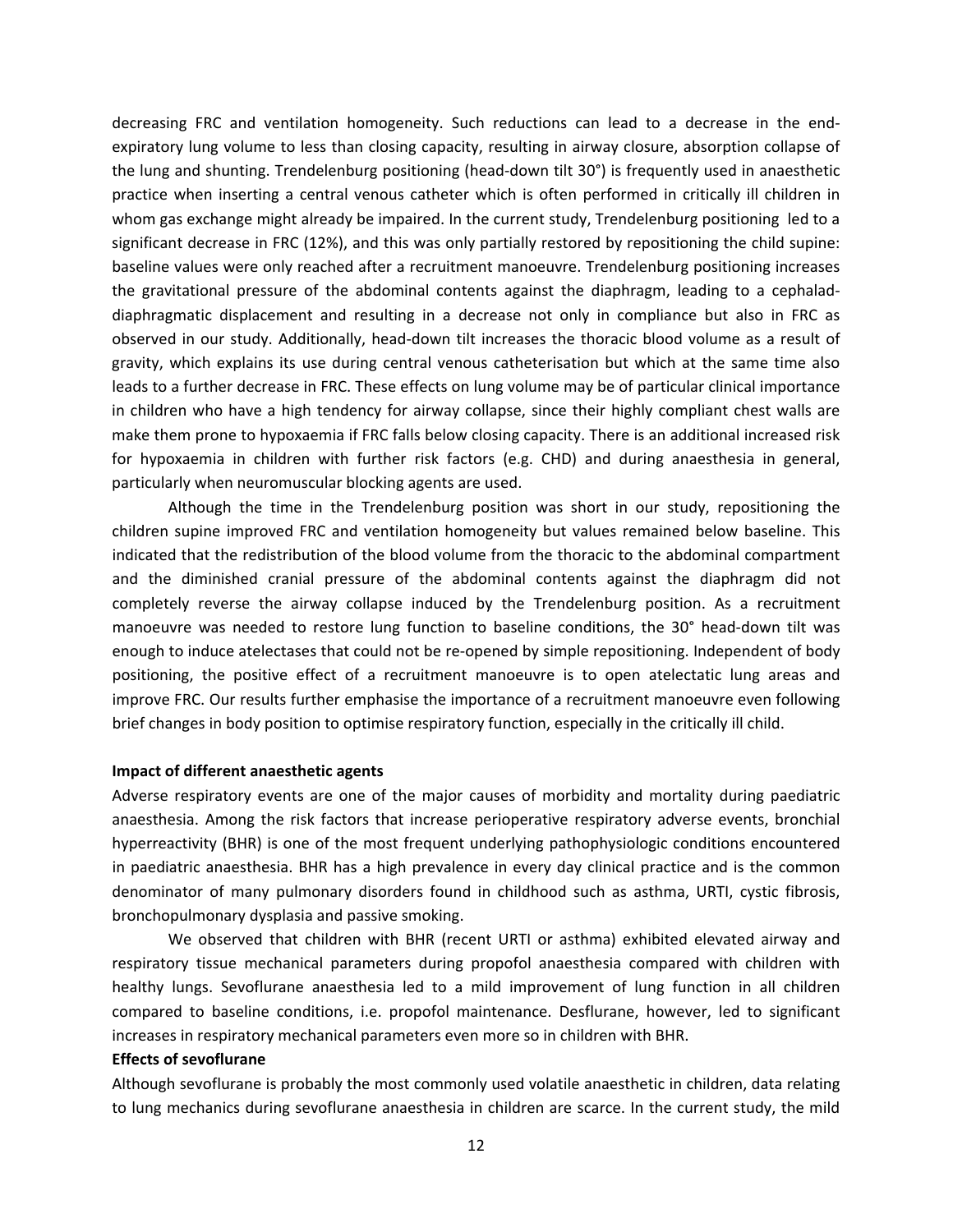bronchodilatatory effect of sevoflurane was reflected by moderate decrease in Rn in children with and without BHR. These changes were associated with small decreases in respiratory tissue parameters, and they could have been a consequence of the bronchodilation effect that facilitated lung recruitment by keeping the small bronchi patent. Although these differences, although statistically significant, were small, and their clinical impact is probably minor, confirm the results obtained in adults.

## **Effects of desflurane**

Compared with sevoflurane which is known to protect from bronchoconstriction, the effects of desflurane are more controversial particularly in patients with bronchial hyperreactivity. In spite of this controversy and the lack of data on the impact of desflurane on respiratory mechanics in children, desflurane is increasingly used in paediatric anaesthesia because of its low solubility and fast action. Independent of the pre‐existing respiratory mechanical condition (e.g. the order of administration of the agents and the underlying clinical symptoms), desflurane was associated with marked adverse changes in the airway and tissue mechanics in our study. These adverse effects on the airways were even more pronounced in children with BHR, whereas the presence of BHR had no influence on the desflurane‐ induced increases in respiratory tissue parameters. This changing pattern can be explained by the potential of this agent to induce airway narrowing reflected by the increase in Rn, particularly in children with BHR who are more sensitive to the irritative nature of desflurane.

# **Impact of premedication with midazolam**

Preoperative anxiety is a major risk factor for delirium on recovery and for the occurrence of postoperative behavioural disturbances in children. Since the prevalence of significant preoperative anxiety has been reported as high as 50%, systematic premedication is used in many institutions worldwide. Midazolam is currently the most commonly used premedication drug in paediatric anaesthesia since it can be delivered by all routes of administration, it has a rapid onset and a short half‐ life compared with other benzodiazepines. However, large doses of midazolam have been associated with a frequent incidence of hypoxaemia that can lead to a critical event, particularly in children with comorbidities (e.g. CHD. Studies in adults have reported changes in FRC and other respiratory parameters caused by the muscle relaxant properties of benzodiazepines.

In this study, premedication with midazolam was used in a standard dose of 0.3 mg/kg which leads to anxiolysis rather than sedation, which would be caused by higher doses of midazolam. However, this relatively small dose of oral midazolam led to a mild but statistically significant decrease in FRC and ventilation homogeneity, which was significantly correlated to an impairment of respiratory mechanics as reflected by mild increases of both resistance and elastance of the respiratory system. However, greater changes could be expected when midazolam is used for sedation (e.g. for digital imaging procedures) rather than anxiolysis prior to anaesthesia induction.

Furthermore, the second assessment of respiratory parameters was performed 20 min after the premedication with midazolam, a time when approximately two thirds of the children showed satisfactory anxiolysis. This time span between the measurements and the premedication was chosen to ensure optimal anxiolysis at induction of anaesthesia. However, it has been demonstrated that the maximal effect of midazolam occurs after 30 min; this indicates that the differences measured between the awake state and after premedication might have been underestimated in the present study because of the shorter time span (20 min).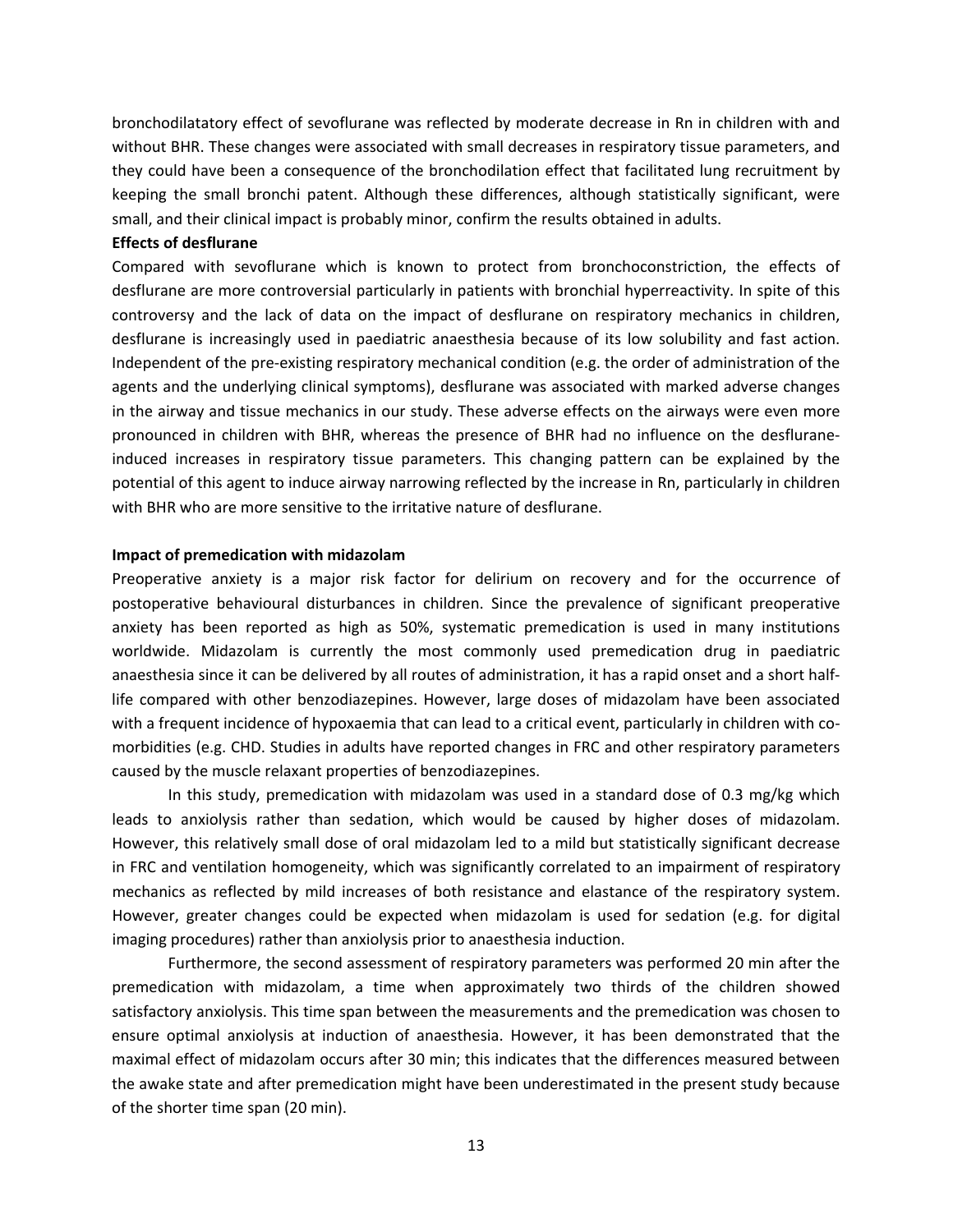#### **Effect on lung volume**

FRC is determined by the balance between the chest wall compliance, lung elastic recoil, active tension in the muscles of respiration and the respiratory rate and tidal volume of the individual. During relaxed expiration, there is normally sufficient expiratory time to allow for emptying of the lungs to the elastic equilibrium volume (EEV) of the respiratory system. Any factor that alters these forces will lead to an alteration in the resting lung volume. Young children frequently have a dynamic elevation of FRC above EEV because of a more rapid respiratory rate limiting expiratory time and active "breaking" of expiratory flow by post-inspiratory activation of inspiratory muscles and/or glottic breaking. If a child is anxious this dynamic elevation of FRC may be expected to be greater. Pre‐anaesthetic medications have both anxiolytic and muscle relaxant properties and either action may result to a decrease in FRC, such as seen in the present study. While premedication with midazolam resulted in small but statistically significant reduction in tidal volume and minute ventilation, respiratory rate and expiratory times did not change; this suggests that the changes in FRC and LCI are unlikely to be explained simply by a reduction in the dynamic elevation of FRC above EEV. Our finding is also in line with previous investigation with diazepam where sedation led to a decrease in FRC and tidal volume and changes in regional ventilation.

# **Respiratory mechanics**

Premedication with midazolam was associated with an impairment in respiratory mechanics with mild but statistically significant increases in R and E. The increases in R might be attributed to a decrease in mean lung volume and to the potential effect of benzodiazepines on upper airway muscle tone. Loss in lung volume can lead to an increase in lung stiffness if lung volume falls below EEV. Benzodiazepines can also alter airway muscle tone, and decreased airway support in combination with a reduction in lung volume can result in an increase in airway resistance. A reduction in electromyographic respiratory muscle activity following sedation with benzodiazepines has been shown in adults.

Although the small changes in respiratory mechanics observed in the present study were within variability of measurements of oscillation mechanics, the homogenous changes towards an increase in airway resistance suggest a real effect induced by the premedication. The changes in respiratory mechanics were closely correlated to those observed in lung volume, which provides further evidence for the loss in lung volume as the primary cause for the changes observed in respiratory mechanics. Nevertheless, there was a large interindividual variability with a maximal increase in airway resistance of 24%, suggesting that in children with normal lungs the impairment of respiratory mechanics was only mild. However, these changes must be seen in the context of anaesthesia, where FRC is also altered by many other factors (position, muscle relaxants, anaesthetic agents) which can be additive during the perioperative period. Furthermore, we argue that the extent of the changes in lung volume and in respiratory mechanics are likely to be greater in children with known risk factors for respiratory complications from anaesthesia, especially established lung disease, CHD and/or obesity.

# **Summary and conclusions**

The studies summarised in this thesis allow a better understanding of the changes in respiratory function encountered during routine anaesthesia procedures in healthy children as well as in children with CHD or BHR. Our studies have revealed the following new findings:

Maintenance of an open lung and determination of the lung resting volume and ventilation distribution mainly relies on the important roles of both the chest wall and the alveolar wall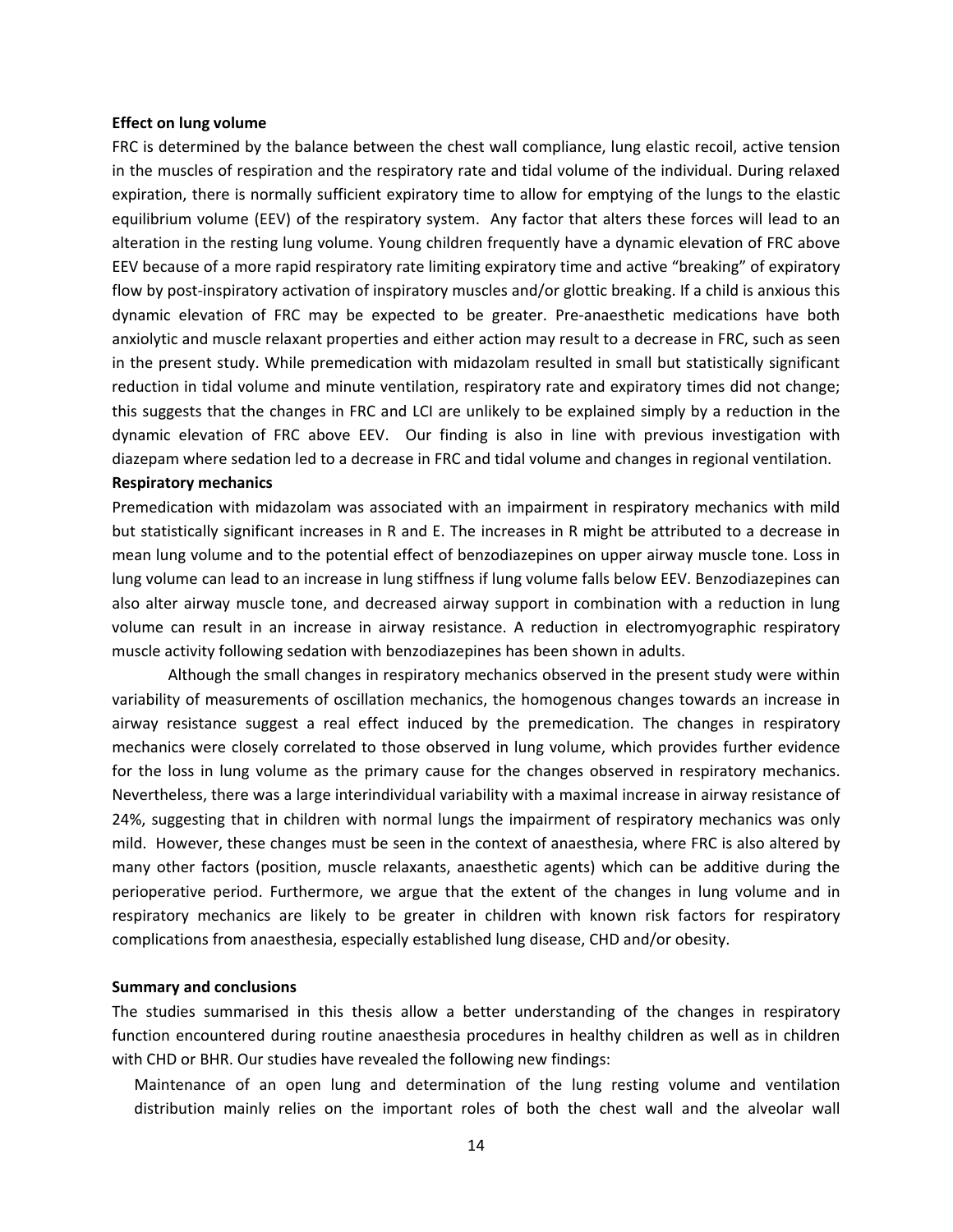configurations. Although opening of the chest wall improved alveolar recruitment through changes in transpulmonary pressure, maintenance of normal pulmonary blood flow was essential for alveolar stability, obviously via thetethering force caused by the filled capillaries on the alveolar walls.

The combined measurements of lung volume and respiratory mechanical parameters in children with different types of CHDs demonstrate the primary importance of the absolute lung volume in interpreting the perioperative changes in respiratory mechanics. The postoperative lowering of the lung volume is responsible for the lung function impairment seen in children with hypoperfused lungs. In contrast, postoperative improvements in airway and respiratory tissue mechanics in children with VSD reflect the beneficial changes in airway and tissue mechanics caused by the reduction in lung congestion. The results made under different haemodynamic conditions confirm the important role of the tethering effect exerted by the pressurised pulmonary capillaries in maintaining the normal lung architecture, particularly in children with TOF. Since the loss of lung volume appears to be the primary cause of the enhanced ventilation inhomogeneities and impaired lung mechanical parameters, clinicians should aim at maintenance of the normal lung volume in patients with hypoperfused lungs.

Trendelenburg positioning, which is commonly employed during insertion of a central venous catheter, leads to a significant decrease in lung volume and ventilation distribution. These changes in respiratory function are not restored after simple supine repositioning, suggesting airway closures that necessitated a recruitment manoeuvre. Therefore, anaesthetists must be aware of the impact of Trendelenburg positioning on lung volume and consecutively on gas exchange and should therefore consider using a recruitment manoeuvre to restore baseline lung volume following repositioning supine.

Premedication with midazolam leads to a statistically significant decrease in functional residual capacity, an increase in ventilation homogeneity and alterations in respiratory mechanics. The changes observed with a relatively small dose of midazolam and shortly after its administration were mild in these children with normal lungs. However, the anaesthetists should be aware that using midazolam in children at high risk of respiratory complications under anaesthesia might lead to a greater significant decrease in respiratory function.

While sevoflurane has been shown to possess a beneficial profile with regard to respiratory system mechanics independent of the presence of BHR, desflurane was associated with deleterious effects in all children, particularly those with BHR. We therefore conclude that the use of desflurane should be avoided in children who exhibit a clinical history of recent upper respiratory tract infection, asthma or any other pulmonary disease which may be associated with BHR.

These results collected during routine clinical practice highlight the great impact of chest wall configuration, pulmonary perfusion (preoperatively as well as perioperatively), body positioning and the choice of anaesthetic agent on the lung function changes observed. These new insights might help to improve the safety of children undergoing anaesthesia by guiding the anaesthetist to choose the optimal anaesthesia regimen for the individual child.